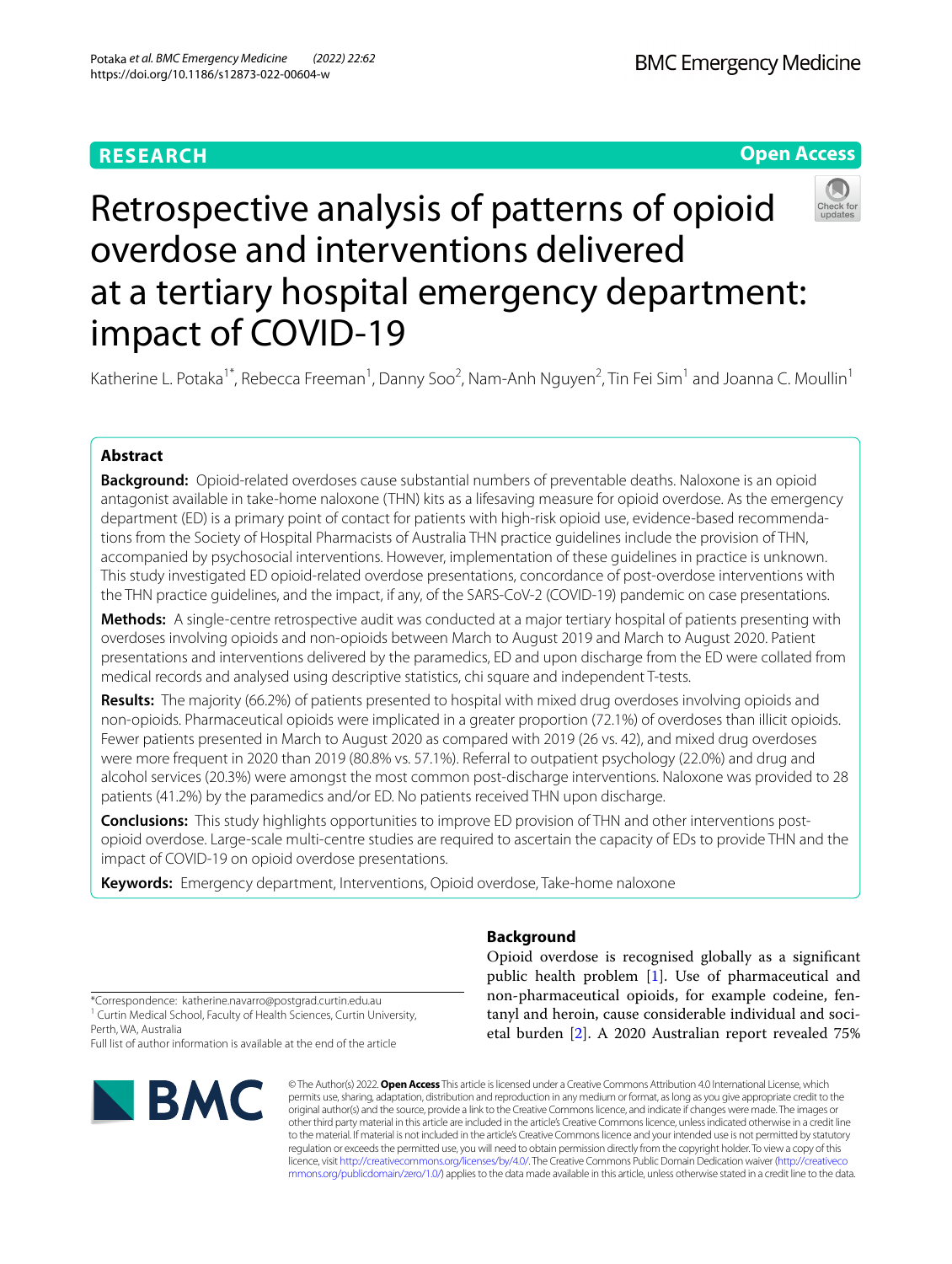of drug-induced deaths were unintentional [[2\]](#page-8-1). Opioids were identifed as the leading cause of unintentional drug-induced death in Australia, with the number involving opioids increasing by 66% from 2006 to 2018 [\[2](#page-8-1)]. In the 2015–2016 fnancial year, heroin use and misuse of pharmaceutical opioids cost Australia \$5.6 billion dollars in tangible costs, and a further \$10.1 billion in intangible costs due to premature deaths [\[3](#page-8-2)]. Internationally, 110,000 (67%) of the 167,000 deaths due to substance use disorders (SUDs) in 2017 were attributed to opioids [\[1](#page-8-0)]. We are facing an "opioid epidemic" [\[1](#page-8-0)].

The opioid epidemic has been compounded by the SARS-CoV-2 (COVID-19) pandemic [[4](#page-8-3)[–9](#page-9-0)]. Compelling evidence is emerging to suggest a rise in opioid overdoses during the COVID-19 pandemic, possibly due to the accompanying social isolation, fnancial stress and healthcare service disruptions [[4,](#page-8-3) [7\]](#page-8-4). Holland et al. found a 32% increase in the number of opioid overdose presentations to United States (US) emergency departments (EDs) during 2020 as compared with 2019 [\[7](#page-8-4)]. Western Australia underwent its harshest lockdown period in March and April 2020 with social gatherings limited to 2 persons only [\[10\]](#page-9-1). Varying restrictions have been enforced by the Western Australian government for international and interstate travel since the onset of the pandemic, from mandatory 14-day hotel or at-home quarantine to complete border closures [[10](#page-9-1)]. It is predicted that these travel restrictions and limitations on social interactions have impacted drug supply and drug use behaviours [[8\]](#page-9-2).

Survivors of non-fatal overdose are at high risk of subsequent overdose  $[11–13]$  $[11–13]$  $[11–13]$  $[11–13]$ . As such, interventions delivered in the ED post-overdose offer a unique opportunity to tackle the opioid epidemic [[14](#page-9-5), [15](#page-9-6)]. Naloxone, an opioid antagonist, is a life-saving treatment for opioid overdose that has traditionally been given by paramedics and in the ED [[16,](#page-9-7) [17](#page-9-8)]. However, naloxone is now available in dosage forms suitable for use by laypersons who witness an overdose [\[16](#page-9-7), [18\]](#page-9-9). Under the Australian take-home naloxone (THN) pilot, THN kits are accessible free-ofcharge to high-risk patients and their families, friends, or anyone who is likely to witness an opioid overdose [\[19](#page-9-10)]. The pilot program began in December 2019 and is managed in Western Australia by the Mental Health Commission [[20\]](#page-9-11). Approximately 25% of patients who are trained and supplied with THN will go on to use it within 1 year to reverse an overdose [[18\]](#page-9-9). Yet, the distribution of THN is limited in many ED settings [\[21–](#page-9-12)[23\]](#page-9-13), despite World Health Organization (WHO) support and studies consistently demonstrating its positive impact [\[16](#page-9-7), [18,](#page-9-9) [24](#page-9-14)]. In accordance with the Society of Hospital Pharmacists of Australia practice guidelines on THN in Australian hospitals, ED patients with opioid toxicity should receive THN in conjunction with counselling about its use [\[25](#page-9-15)]. THN should be provided alongside psychosocial interventions, such as psychiatric assessment, peerrecovery coach programs and social services referral, to prevent recurrent overdose [[16,](#page-9-7) [26](#page-9-16)]. Since this Society of Hospital Pharmacists of Australia guideline was released in November 2020, there is currently no information about its implementation in practice.

Studies investigating the capacity to which these potentially life-saving interventions are delivered post-overdose are limited. Information regarding opioid overdose presentation numbers, and the delivery of post-discharge interventions, is required to provide an indication of the capacity of Australian EDs to meet the WHO recommendations and Society of Hospital Pharmacists of Australia guidelines. As the ED is a primary, and perhaps only, point of contact with the healthcare system for patients living with SUDs, further understanding of this topic is critical to address the upward shift in opioid-induced mortality. Furthermore, to date, changes in opioid overdose presentations with the onset of the COVID-19 pandemic have not been evaluated in Australia.

### **Methods**

## **Aim**

This study aimed to assess ED overdose presentations involving opioids and how they align with current Society of Hospital Pharmacists of Australia practice guidelines for THN in Australian hospitals. Specifcally, the study aimed to determine: (1) the frequency of overdose presentations that involved pharmaceutical and non-pharmaceutical opioids, (2) the characteristics and comorbidities of opioid overdose patients and their ED presentations, (3) the interventions and post-discharge management strategies provided after opioid overdose presentations and (4) diferences in opioid overdose presentations before and during the COVID-19 pandemic.

### **Study design**

A single-centre, retrospective observational audit was conducted at a tertiary hospital in Australia, using data obtained from medical records. Governance Evidence Knowledge Outcome (GEKO) (Quality Activity number 39844; approved 26 February 2021) and reciprocal Curtin human research ethics (HRE2021-0095) approval were obtained prior to data collection.

### **Participants and sampling**

Patients 18 years and older admitted to the ED and diagnosed with opioid-related overdose from March to August 2019 (pre-COVID-19) and March to August 2020 (COVID-19) were included. Opioid-related overdoses were defned as overdoses where opioids were the sole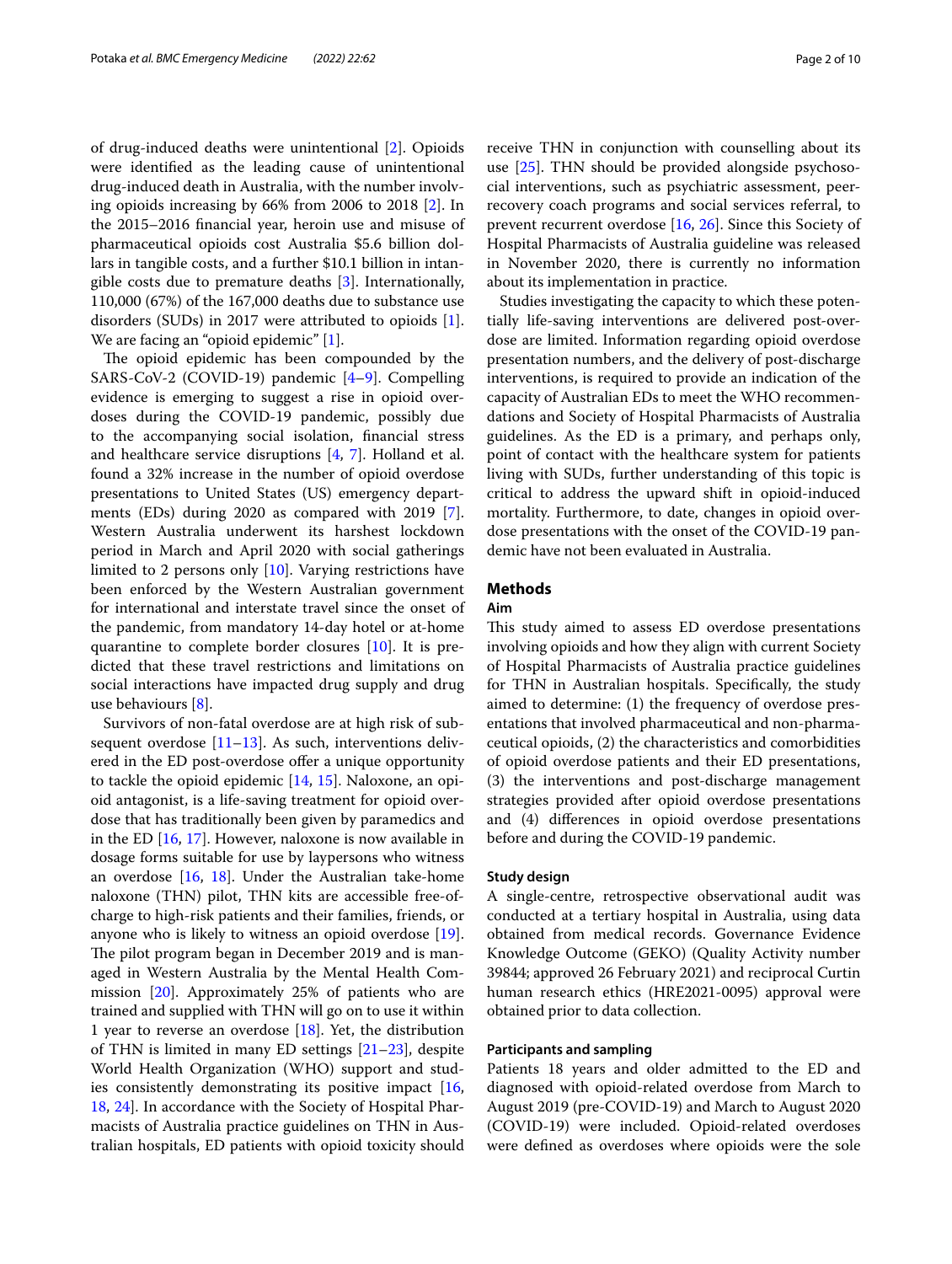contributor or contributed in combination with other drugs (mixed drug overdoses). Patients presenting with overdose are admitted under the toxicology team for immediate review, investigations and treatment.

A list of eligible cases was obtained from the Medical Records Department using the Australian ICD-10-AM clinical codes: EKB00 (drug and alcohol), X42 (accidental poisoning by and exposure to narcotics and hallucinogens) and X62 (intentional self-poisoning by and exposure to narcotics and hallucinogens). Patient numbers for each ICD-10-AM code were tabulated (Supplementary Table [1](#page-8-5)). Following this, ICD-10-AM codes indicative of opioid-related overdose were identifed: T40.1 (heroin), T40.6 (other and unspecifed narcotics), T40.2 (other opioids), X42 and X62. These codes were used to shortlist appropriate patients and data were collated from corresponding fles where the inclusion criteria were met.

## **Data collection**

Two auditors extracted data from patients' medical records. To ensure accuracy and robustness in the data collected, the auditors attended a one-week ED visit with the toxicology team to familiarise themselves with procedures and documentation in relation to overdose presentations prior to data collection. To further improve data accuracy, the frst 10% of patients were reviewed by both auditors and cross-checked. Disparities were evaluated and resolved prior to continuation of the audit.

Data transcribed from medical records comprised of demographic information, current medications and comorbidities, overdose factors (e.g. type of opioids used and their Standard for the Uniform Scheduling of Medicines and Poisons (SUSMP) Schedule), ED presentation characteristics (e.g. date of admission, length of stay and arrival mode) and interventions delivered after medical assistance arrived (pre-ED), in the ED and upon discharge from the ED. Pharmaceutical opioids were defned as those classifed under the SUSMP as Schedule 2, 3, 4 and 8, while non-pharmaceutical opioids were classifed as Schedule 9 [\[27](#page-9-17)].

### **Data analysis**

Data were analysed using SPSS version 27. Continuous and categorical variables were analysed using descriptive statistics. Inferential statistics (chi square tests and independent T-tests) were used to explore associations between patient characteristics, their presentations and the interventions provided, and to detect diferences in overdose presentations between the audit periods in 2019 and 2020.

<span id="page-2-0"></span>

| Variable                              | <b>Total</b><br>n (%)<br>$N = 68$ | March-to-August n<br>(%) |                  | P-value |
|---------------------------------------|-----------------------------------|--------------------------|------------------|---------|
|                                       |                                   | 2019<br>$N = 42$         | 2020<br>$N = 26$ |         |
| Gender                                |                                   |                          |                  |         |
| Male                                  | 32 (47.1)                         | 17(40.5)                 | 15(57.7)         | 0.258   |
| Female                                | 36 (52.9)                         | 25(59.5)                 | 11(42.3)         |         |
| Age (years) (mean $\pm$ SD)           | $40.6 \pm 16.8$                   | $38.7 \pm 16.2$          | $43.6 \pm 17.6$  | 0.246   |
| Arrival mode                          |                                   |                          |                  |         |
| Ambulance                             | 55 (80.9)                         | 37 (88.1)                | 18 (69.2)        | 0.108   |
| Other                                 | 13 (19.1)                         | 5(11.9)                  | 8(30.8)          |         |
| Nature of overdose <sup>a</sup>       |                                   |                          |                  |         |
| Intentional                           | 32 (47.8)                         | 22(53.7)                 | 10(38.5)         | 0.336   |
| Unintentional                         | 35 (52.2)                         | 19 (46.3)                | 16(61.5)         |         |
| Opioids used in overdose <sup>b</sup> |                                   |                          |                  |         |
| Pharmaceutical                        | 49 (72.1)                         | 32 (76.2)                | 17(65.4)         | 0.492   |
| Non-pharmaceutical                    | 19 (27.9)                         | 10 (23.8)                | 9(34.6)          |         |
| Drugs used in overdose                |                                   |                          |                  |         |
| Opioids only                          | 23 (33.8)                         | 18 (42.9)                | 5(19.2)          | 0.082   |
| Opioids and non                       | 45 (66.2)                         | 24(57.1)                 | 21 (80.8)        |         |
| opioids                               |                                   |                          |                  |         |
| Number of drugs consumed in overdose  |                                   |                          |                  |         |
| $1 - 3$                               | 49 (72.1)                         | 34 (81.0)                | 15(57.7)         | 0.072   |
| $4 - 7$                               | 19 (27.9)                         | 8(19.0)                  | 11(42.3)         |         |
| Inpatient admission                   |                                   |                          |                  |         |
| Yes                                   | 18 (26.5)                         | 11(26.2)                 | 7(26.9)          | 1.000   |
| No                                    | 50 (73.5)                         | 31 (73.8)                | 19 (73.1)        |         |
| ED and/or ambulance naloxone provided |                                   |                          |                  |         |
| Yes                                   | 28 (41.2)                         | 14(33.3)                 | 14 (53.8)        | 0.157   |
| <b>No</b>                             | 40 (58.8)                         | 28 (66.7)                | 12(46.2)         |         |

*ED* emergency department, *SD* standard deviation

<sup>a</sup> Excluding 1 deceased patient for whom the nature of overdose was not determined

**b** Pharmaceutical opioids and opioid derivatives are classified under the Standard for the Uniform Scheduling of Medicines and Poisons (SUSMP) as Schedule 2, 3, 4 and 8, while non-pharmaceutical opioids are classifed as Schedule 9

# **Results**

# **Description of sample**

A total of 108 medical records of patients presenting during the audit period with a diagnosis indicative of opioid overdose were identifed. Of these, 42 were either not overdoses (e.g. adverse drug reaction) or were not opioid-related overdoses (e.g. cannabis overdose) and, therefore, were excluded. Data were extracted from 66 patients who presented with opioidrelated overdose. One patient presented 3 times during the audit period and, therefore, 68 cases were included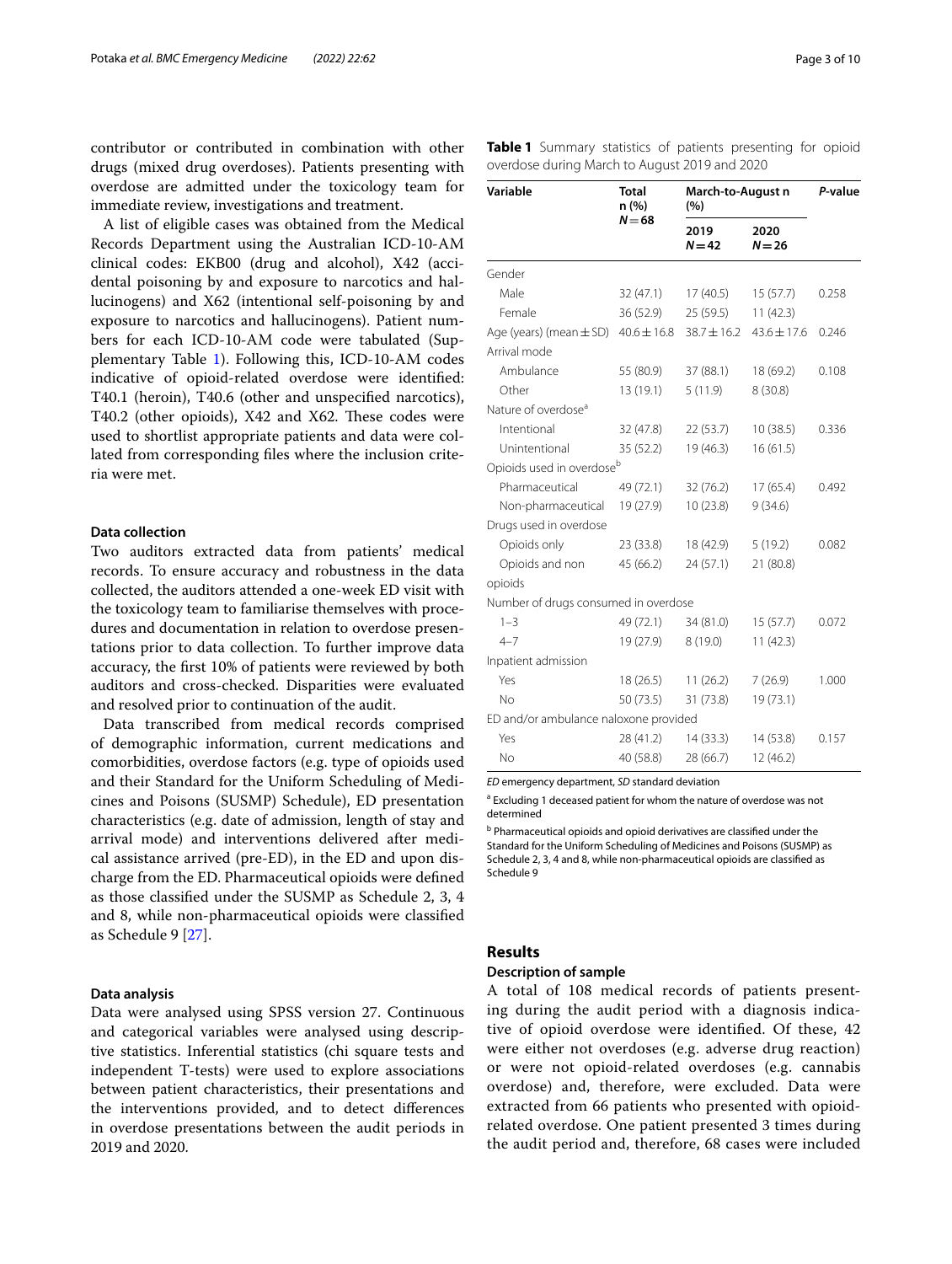in the primary analysis. There was 32 male and 36 female cases included and the mean age of patients at presentation was  $40.6 \pm 16.8$  $40.6 \pm 16.8$  $40.6 \pm 16.8$  years (Table 1).

### **Emergency department presentation**

Of the 68 cases reviewed, 42 (61.8%) presented in 2019 and 26 (38.2%) presented during the 2020 6-month audit period of March to August (Table  $1$ ). The majority of patients arrived by ambulance (*N*=55, 80.9%), while the remaining arrived via private transport (*N*=10, 14.7%), hospital transfer (*N*=2, 2.9%) or were brought in by police  $(N=1, 1.5\%)$ . There was a nonsignifcant trend of a reduction in arrival by ambulance during the COVID-period of 2020 (88.1% vs. 69.2%). The median length of stay was  $7$  h (IQR: 9). Eighteen patients (26.5%) were admitted as an inpatient and, of these, the majority  $(N=11, 61.1%)$  were admitted to the intensive care unit. Half of the inpatients returned from the intensive care unit to the ED prior to discharge. This is a common practice within the hospital whereby patients are moved to an observation ward within the ED to await discharge. Aspiration pneumonia was reported for 7 of the 18 patients (38.9%) as the primary reason for hospital admission. One patient died in hospital as a consequence of their overdose.

### **Medical history**

A history of SUDs, such as opioid, benzodiazepine and alcohol dependence, was evident in 55.9% of cases  $(N=38)$ . A total of 23.5%  $(N=16)$  of patients presented previously to the hospital's ED for unspecifed drug overdose, and  $11.8\%$  ( $N=8$ ) for opioid-related overdose.

Men were more likely to report drug-related comorbidities than females (71.9% vs. 41.7%; *p*<*0.05*) (Table [2](#page-3-0)). Excluding SUDs, the most common comorbidity was mental, behavioural or neurodevelopmental disorders (ICD-11 code 06) (Table [2\)](#page-3-0), with 61.8% (*N*=42) of patients afected overall, 48.5% (*N*=33) presenting with comorbid depression and 38.2% (*N*=26) presenting with anxiety.

Amongst the 68 cases, 25 (36.8%) reported taking 5 or more current medications. Opioids were listed as a current medication in 28 (41.2%) cases and, overall, tramadol was the most common  $(N=16, 23.5%)$ . Prescribing indications for opioids included chronic back pain, fbromyalgia, ankylosing spondylitis, recent trauma, cancer pain and post-surgical pain management. Psychotropic drugs were reported as a current medication in 67.6% (*N*=46) of cases. Of these, pregabalin was the most common (*N*=16, 23.5%), followed by diazepam (*N*=7, 10.3%), and quetiapine (*N*=7, 10.3%). Benzodiazepines were listed as a current medication in 23.5% of cases  $(N=16)$ .

<span id="page-3-0"></span>**Table 2** Frequency of patient comorbidities amongst 68 opioid-related overdose cases presenting to the ED

| <b>ICD-11-AM Clinical Code</b>                                        | Frequency (%) |
|-----------------------------------------------------------------------|---------------|
| 06-Mental, behavioural or neurodevelopmental disorders <sup>a</sup>   | 42 (61.8)     |
| 11-Diseases of the circulatory system                                 | 14(20.6)      |
| 12-Diseases of the respiratory system                                 | 14(20.6)      |
| 08-Diseases of the nervous system                                     | 13(19.1)      |
| 01-Certain infectious or parasitic diseases                           | 12(17.6)      |
| 05-Endocrine, nutritional or metabolic disorders                      | 11(16.2)      |
| 21-Symptoms, signs or clinical findings, not elsewhere classified     | 10(14.7)      |
| 24-Factors influencing health status or contact with health services  | 9(13.2)       |
| 13-Diseases of the digestive system                                   | 8(11.8)       |
| 15-Diseases of the musculoskeletal system                             | 7(10.3)       |
| 22-Injury, poisoning or certain other consequences of external causes | 6(8.8)        |
| 02-Neoplasms                                                          | 6(8.8)        |
| 16-Diseases of the genitourinary system                               | 6(8.8)        |
| 07-Sleep-wake disorders                                               | 5(7.4)        |
| 03-Diseases of the blood or blood forming organs                      | 2(2.9)        |
| 17-Conditions related to sexual health                                | 2(2.9)        |
| 04-Diseases of the immune system                                      | 1(1.5)        |
| 09-Diseases of the visual system                                      | 1(1.5)        |
| 14-Diseases of the skin                                               | 1(1.5)        |

*ICD* International Classifcation of Diseases, *ED* emergency department

<sup>a</sup> Excluding substance use disorders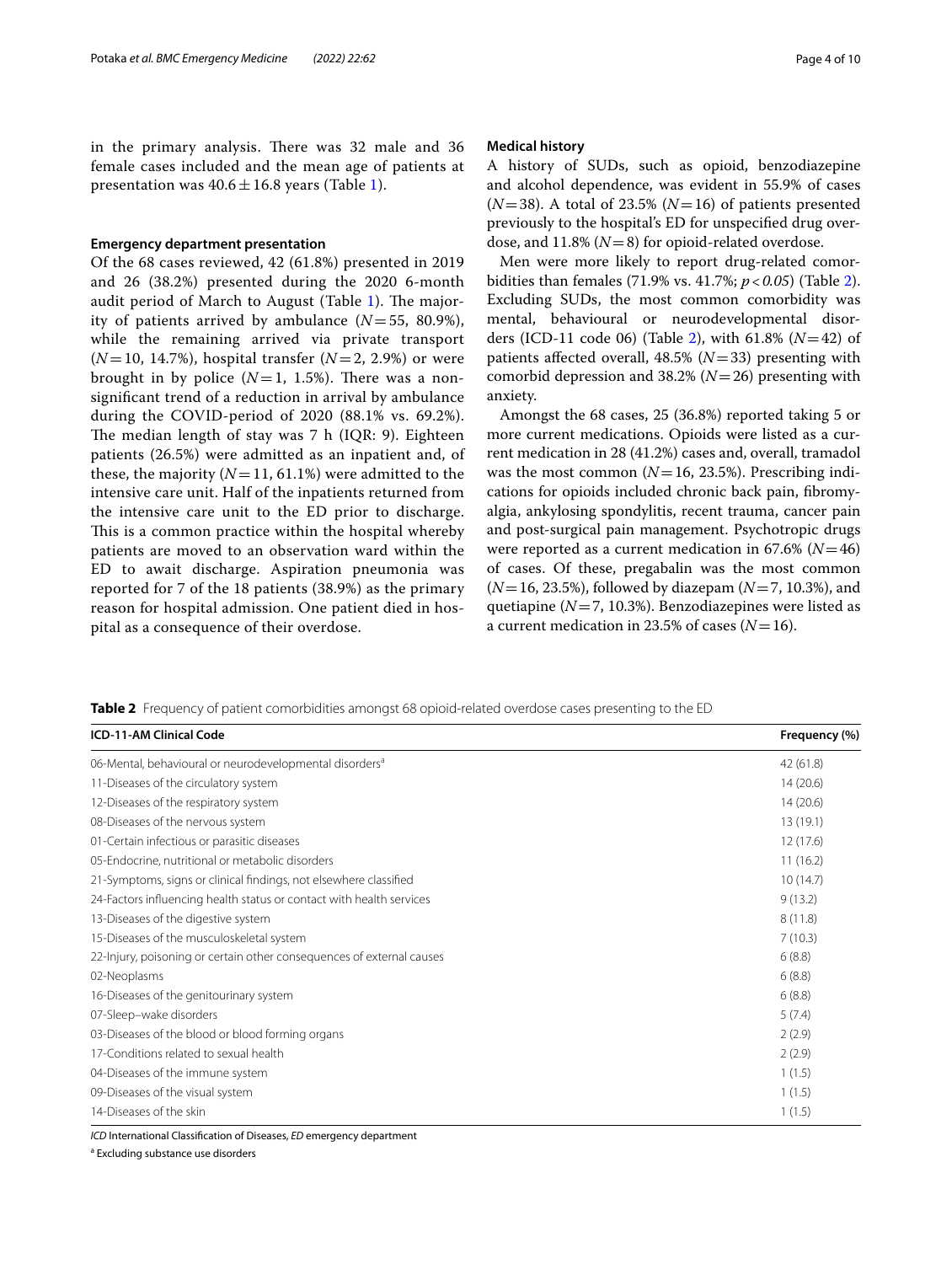### **Overdose factors**

Of the 68 cases, tramadol was the most common drug that contributed to overdose  $(N=21, 30.9\%)$ , followed by heroin  $(N=19, 27.9%)$  and codeine  $(N=15, 22.1%)$ (Table [3](#page-4-0)). Males were more than twice as likely to overdose on heroin than females  $(40.6\% \text{ vs. } 16.7\%).$  The majority of heroin overdoses were single drug overdoses (*N*=14, 73.7%) and were unintentional (*N*=16, 84.2%). In 49%  $(N=24)$  of pharmaceutical opioid overdoses, the opioid was prescribed for the patient. In the remaining cases, opioids were sourced from family or friends (*N*=4, 8.2%), illicitly  $(N=2, 4.1\%)$  or the source was not documented (*N*=19, 38.8%).

The majority of cases were mixed overdoses involving opioid and non-opioid drugs (*N*=45, 66.2%). Intentional overdoses were signifcantly more likely to involve pharmaceutical opioids (93.8% vs. 54.3%; *p*<*0.001*) and were reported signifcantly more frequently as mixed drug overdoses compared with unintentional overdoses (84.4% vs. 51.4%; *p*<*0.05*) (Table [4](#page-5-0)). Paracetamol (*N*=16, 35.6%), alcohol (*N*=13, 28.9%), pregabalin (*N*=12, 26.7), diazepam ( $N=6$ , 13.3%) and clonazepam ( $N=6$ , 13.3%) were the most commonly used drugs alongside opioids. Benzodiazepines were implicated in 37.8% (*N*=17) of mixed drug overdoses. In 14 of the 45 cases involving non-opioids (31.1%) a combination of paracetamol, pregabalin and/or quetiapine with a benzodiazepine was consumed.

<span id="page-4-0"></span>**Table 3** Frequency of opioids used in opioid-only and mixed drug overdoses

| Opioid Only Overdoses ( $N = 23, 33.8\%$ ) |                  |
|--------------------------------------------|------------------|
| Opioid used                                | Frequency<br>N(% |
| Heroin                                     | 14(60.9)         |
| Tramadol                                   | 4(17.4)          |
| Oxycodone                                  | 4(17.4)          |
| Buprenorphine (patch)                      | 1(4.3)           |
| Poppy seed tea <sup>a</sup>                | 1(4.3)           |
| Mixed Drug Overdoses ( $N = 45, 66.2\%$ )  |                  |
| Opioid used                                | Frequency<br>N(% |
| Tramadol                                   | 17 (37.8)        |
| Codeine                                    | 15(33.3)         |
| Oxycodone                                  | 6(13.3)          |
| Tapentadol                                 | 5(11.1)          |
| Heroin                                     | 5(11.1)          |
| Buprenorphine (sublingual)                 | 4(8.9)           |
| Methadone (intravenous)                    | 1(2.2)           |
| Methadone (oral)                           | 1(2.2)           |
| Hydromorphone                              | 1(2.2)           |

<sup>a</sup> Poppy seed tea contains a mixture of morphine, codeine, papaverine and thebaine and, in sufficient quantities, produces psychoactive effects

Other drug types commonly used included antidepressants (*N*=10, 22.2%), hallucinogens (*N*=6, 13.3%) and stimulants ( $N = 5$ , 11.1%).

### **Interventions delivered**

Of the 55 patients that arrived by ambulance, 9 (16.4%) received naloxone administered by paramedics (Table [5](#page-6-0)). One patient received naloxone delivered intranasally by a bystander prior to arrival of the paramedics. Within the ED, naloxone was delivered to 33.8% (*N*=23) of patients. The median total dose of naloxone provided within the ambulance and ED was  $550 \mu g$ , though there was signifcant variation from 100 µg to 14,212 µg. Assessments by the drug and alcohol service were provided to 20.6%  $(N=14)$  of patients. A further 4 patients declined, 14 were admitted as inpatients, 1 patient was assessed on a recent admission and 1 was discharged against medical advice. Of the patients who were discharged from the ED, no patients received THN. A recommendation for patients to follow up with their general practitioner was most frequently documented within the post-discharge management plan  $(N=23, 39.0\%)$ , followed by psychiatry (*N*=13, 22.0%) and indirect referral or continued engagement with drug and alcohol services (*N*=12, 20.3%). For patients with SUDs, drug and alcohol service engagement was a more common post-discharge intervention in 2020 as compared with 2019 (56.3% vs. 26.3%).

# **Discussion**

This study observed a greater proportion of opioidrelated overdoses involving pharmaceutical opioids as compared to heroin. Mixed drug overdoses involving non-opioids were more frequent than opioid only overdoses. This finding was more pronounced during March to August 2020 as compared to the same period in 2019 (pre-COVID-19), and for those presenting with intentional overdoses. A reduction in the number of patients presenting with opioid-related overdoses between 2019 and 2020 was evident, which may be attributed to the COVID-19 pandemic. Mental health comorbidities were prominent amongst the patient population, especially depression and anxiety. As part of the post-discharge plan for patients presenting with opioid-related overdose, several strategies were documented including psychiatry follow-up and drug and alcohol services referral. However, no patients received THN. Barriers to the provision of THN in hospital EDs need to be addressed to complement and support wider efforts to promote THN access and prevent opioid-induced mortality.

To our knowledge, this is the frst study examining the provision of THN and other interventions postopioid overdose in Australian EDs. Providing and educating people on THN is an efective strategy to reverse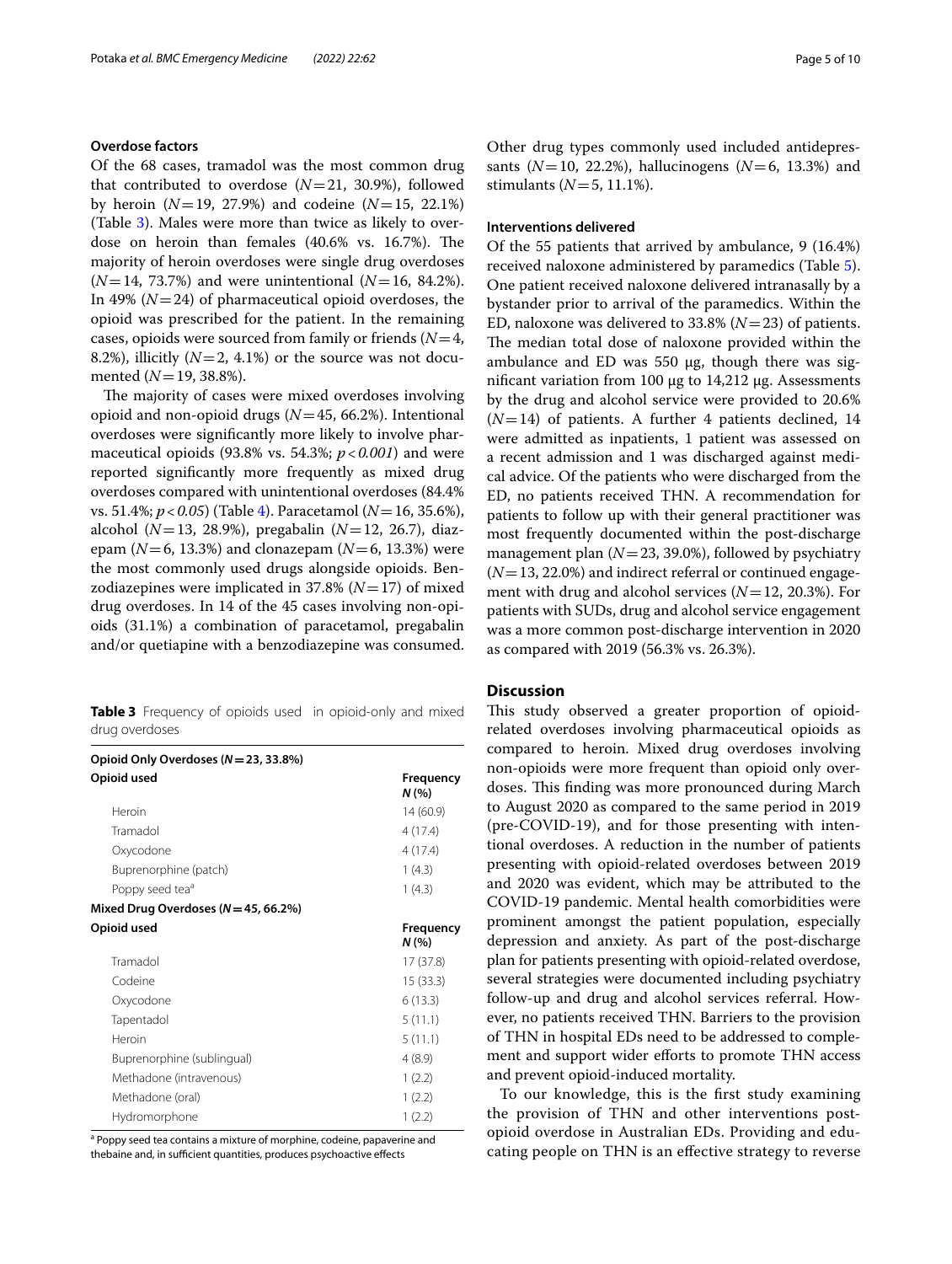<span id="page-5-0"></span>Table 4 Summary statistics for patients presenting to the ED with intentional or unintentional opioid-related overdose<sup>a</sup>

| <b>Variables</b>                                                                                                                                                | <b>Intentional Overdoses</b><br>$N$ (%) ( $N = 32$ ) | <b>Unintentional overdoses</b><br>$N$ (%) ( $N = 35$ ) | P-value |  |
|-----------------------------------------------------------------------------------------------------------------------------------------------------------------|------------------------------------------------------|--------------------------------------------------------|---------|--|
| Gender                                                                                                                                                          |                                                      |                                                        |         |  |
| Male                                                                                                                                                            | 9(28.1)                                              | 23 (65.7)                                              | 0.005   |  |
| Female                                                                                                                                                          | 23 (71.9)                                            | 12(34.3)                                               |         |  |
| Age (years) (mean $\pm$ SD)                                                                                                                                     | 37.9 ± 15.7                                          | 42.9±17.8                                              | 0.225   |  |
| Mental, behavioural or neuro-developmental disorders (ICD-11 code 06) <sup>b</sup>                                                                              |                                                      |                                                        |         |  |
| Yes                                                                                                                                                             | 24 (75.0)                                            | 18 (51.4)                                              | 0.049   |  |
| No                                                                                                                                                              | 8(25.0)                                              | 17(48.6)                                               |         |  |
| Substance use disorders                                                                                                                                         |                                                      |                                                        |         |  |
| Yes                                                                                                                                                             | 11(34.4)                                             | 26 (74.3)                                              | 0.002   |  |
| <b>No</b>                                                                                                                                                       | 21(65.6)                                             | 9(25.7)                                                |         |  |
| Length of stay (mean $\pm$ SD)                                                                                                                                  | $15.2 \pm 17.8$                                      | $8.3 \pm 5.2$                                          | 0.042   |  |
| Arrival mode                                                                                                                                                    |                                                      |                                                        |         |  |
| Ambulance                                                                                                                                                       | 24 (75.0)                                            | 30 (85.7)                                              | 0.425   |  |
| Other                                                                                                                                                           | 8(25.0)                                              | 5(14.3)                                                |         |  |
| Opioids used in overdose <sup>c</sup>                                                                                                                           |                                                      |                                                        |         |  |
| Pharmaceutical                                                                                                                                                  | 30 (93.8)                                            | 19 (54.3)                                              | < 0.001 |  |
| Non-pharmaceutical                                                                                                                                              | 2(6.3)                                               | 16(45.7)                                               |         |  |
| Drugs used in overdose                                                                                                                                          |                                                      |                                                        |         |  |
| Opioids only                                                                                                                                                    | 5(15.6)                                              | 17(48.6)                                               | 0.009   |  |
| Opioids and non-opioids                                                                                                                                         | 27 (84.4)                                            | 18(51.4)                                               |         |  |
| If pharmaceutical opioids consumed, prescribed for                                                                                                              |                                                      |                                                        |         |  |
| Self                                                                                                                                                            | 15 (50)                                              | 9(47.4)                                                | 1.000   |  |
| Other/Illicit source/Unknown                                                                                                                                    | 15 (50)                                              | 10(52.6)                                               |         |  |
| Number of drugs consumed in overdose                                                                                                                            |                                                      |                                                        |         |  |
| $1 - 3$                                                                                                                                                         | 21 (65.6)                                            | 27(77.1)                                               | 0.439   |  |
| $4 - 7$                                                                                                                                                         | 11(34.4)                                             | 8(22.9)                                                |         |  |
| Inpatient admission                                                                                                                                             |                                                      |                                                        |         |  |
| Yes                                                                                                                                                             | 8(25.0)                                              | 9(25.7)                                                | 1.000   |  |
| No                                                                                                                                                              | 24 (75.0)                                            | 26 (74.3)                                              |         |  |
| ED and/or ambulance naloxone provided                                                                                                                           |                                                      |                                                        |         |  |
| Yes                                                                                                                                                             | 4(12.5)                                              | 24 (68.6)                                              | < 0.001 |  |
| No                                                                                                                                                              | 28 (87.5)                                            | 11(31.4)                                               |         |  |
| Drug and alcohol assessment provided or offered but declined by patient                                                                                         |                                                      |                                                        |         |  |
| Yes                                                                                                                                                             | 5(15.6)                                              | 13(37.1)                                               | 0.087   |  |
| No.                                                                                                                                                             | 27 (84.4)                                            | 22 (62.9)                                              |         |  |
| Engagement with drug and alcohol services documented in post-discharge<br>management plan or suggested but declined by patient                                  |                                                      |                                                        |         |  |
| Yes                                                                                                                                                             | 4(14.3)                                              | 12 (38.7)                                              | 0.070   |  |
| No                                                                                                                                                              | 24 (85.7)                                            | 19(61.3)                                               |         |  |
| Follow-up psychology (including MHCP), counselling or psychiatry (including transfer to psychiatric hospital) documented in post-discharge manage-<br>ment plan |                                                      |                                                        |         |  |
| Yes                                                                                                                                                             | 17 (60.7)                                            | 6(19.4)                                                | 0.003   |  |

*ED* emergency department, *SD* standard deviation, *MHCP* mental health care plan

<sup>a</sup> Excluding 1 deceased patient for whom the nature of overdose was not determined

**b** Excluding substance use disorders

<sup>c</sup> Pharmaceutical opioids and opioid derivatives are classified under the Standard for the Uniform Scheduling of Medicines and Poisons (SUSMP) as Schedule 2, 3, 4 and 8, while non-pharmaceutical opioids are classifed as Schedule 9

No 11 (39.3) 25 (80.6)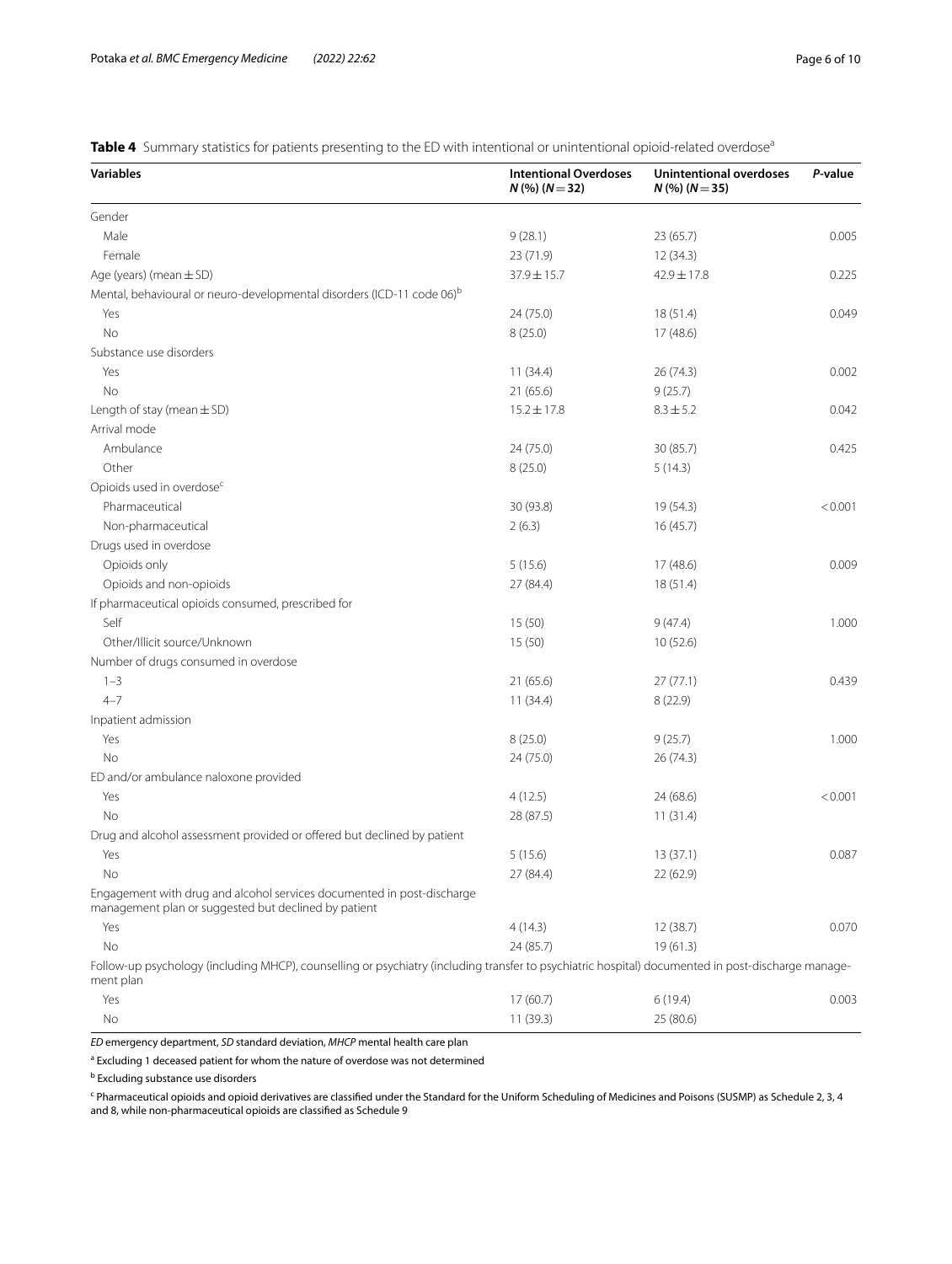<span id="page-6-0"></span>**Table 5** Interventions commonly delivered following opioid-related overdoses in the ambulance, tertiary hospital ED and upon discharge

| <b>Interventions Delivered</b>                                                                                                |          | March-to-August<br>N(% |              |  |
|-------------------------------------------------------------------------------------------------------------------------------|----------|------------------------|--------------|--|
|                                                                                                                               | 2019     | 2020                   | <b>Total</b> |  |
| <b>Ambulance Interventions</b>                                                                                                | $N = 37$ | $N=18$                 | $N = 55$     |  |
| Oxygen                                                                                                                        | 13(35.1) | 4(22.2)                | 17 (30.9)    |  |
| Oropharyngeal airway insertion                                                                                                | 10(27.0) | 2(11.1)                | 12(21.8)     |  |
| IV/IM naloxone                                                                                                                | 9(24.3)  | 0(0)                   | 9(16.4)      |  |
| Declined IV/IM naloxone                                                                                                       | 0(0)     | 1(5.6)                 | 1(1.8)       |  |
| <b>ED Interventions</b>                                                                                                       |          | $N = 26$               | $N = 68$     |  |
| IV/IM naloxone                                                                                                                | 8(19.0)  | 14 (53.8)              | 22 (32.4)    |  |
| Psychiatric review                                                                                                            | 12(28.6) | 6(23.1)                | 18(26.5)     |  |
| Declined psychiatric review                                                                                                   | 3(7.1)   | 0(0)                   | 3(4.4)       |  |
| Paracetamol                                                                                                                   | 9(21.4)  | 6(23.1)                | 15(22.1)     |  |
| Drug and alcohol assessment                                                                                                   | 6(14.3)  | 8(30.8)                | 14(20.6)     |  |
| Declined drug and alcohol assessment                                                                                          | 2(4.8)   | 2(7.7)                 | 4(5.9)       |  |
| Oral/IV benzodiazepines (diazepam, midazolam, lorazepam and/or temazepam)                                                     | 10(23.8) | 4(15.4)                | 14(20.6)     |  |
| Social work team review                                                                                                       | 7(16.7)  | 3(11.5)                | 10(14.7)     |  |
| Declined social work team review                                                                                              | 1(2.4)   | 1(3.8)                 | 2(2.9)       |  |
| Intubation and ventilation                                                                                                    | 6(14.3)  | 3(11.5)                | 9(13.2)      |  |
| Naloxone infusion                                                                                                             | 2(4.8)   | 5(19.2)                | 7(10.3)      |  |
| Self-harm and crisis counselling services team review                                                                         | 3(7.1)   | 2(7.7)                 | 5(7.4)       |  |
| N-acetylcysteine infusion                                                                                                     | 2(4.8)   | 3(11.5)                | 5(7.4)       |  |
| Post-discharge Interventions                                                                                                  | $N = 35$ | $N = 24$               | $N = 59a$    |  |
| General practitioner follow-up                                                                                                | 15(42.9) | 8(33.3)                | 23 (39.0)    |  |
| Psychology                                                                                                                    | 10(28.6) | 3(12.5)                | 13 (22.0)    |  |
| Indirect referral or continued engagement with community, non-government organisation or private drug and<br>alcohol services | 5(14.3)  | 7(29.2)                | 12(20.3)     |  |
| Declined drug and alcohol services engagement                                                                                 | 2(5.7)   | 2(8.3)                 | 4(6.8)       |  |
| Psychiatrist follow-up or transfer/referral to psychiatric hospital                                                           | 6(17.1)  | 5(20.8)                | 11(18.6)     |  |
| Changes to opioid and/or psychotropic medications (ceased, reduced dose and/or modified patient access)                       | 5(14.3)  | 2(8.3)                 | 7(11.9)      |  |
| Self-help and crisis counselling services information and/or follow-up                                                        | 4(11.4)  | 2(8.3)                 | 6(10.2)      |  |
| Harm minimisation education, including education regarding risks of overdose                                                  | 4(11.4)  | 1(4.2)                 | 5(8.5)       |  |
| Mental health crisis information and contact numbers (e.g., Mental Health Emergency Response Line number)                     | 4(11.4)  | 1(4.2)                 | 5(8.5)       |  |
| Mental health care plan (to be provided by general practitioner)                                                              | 4(11.4)  | 0(0)                   | 4(6.8)       |  |
| Family involvement (e.g., psychoeducation or facilitation of discharge management plan)                                       | 1(2.9)   | 3(12.5)                | 4(6.8)       |  |

*ED* emergency department, *IV* intravenous, *IM* intramuscular, *NSAID* non-steroidal anti-infammatory drug

<sup>a</sup> Nine patients were admitted as inpatients and not discharged from the ED

opioid overdose and prevent mortality  $[16]$  $[16]$ . The 2020 Society of Hospital Pharmacists of Australia guidelines state that THN should be provided to patients presenting with opioid toxicity, those who inject opioids, use opioid substitution therapy or are prescribed opioids for chronic pain [[25\]](#page-9-15). While THN is available free-ofcharge from 225 community drug and alcohol services and pharmacies in the Australian state of Western Australia under the THN pilot, only 1 hospital is registered with this program and 2 other hospitals are supplying THN to ED patients according to anecdotal reports [[28](#page-9-18)]. Equity of access and care needs to be addressed, as no hospitals outside of the inner city are currently providing THN. Internationally, the underutilisation of THN programs is attributed to multiple barriers, including lack of time, training and institutional support [\[21,](#page-9-12) [29](#page-9-19)]. Furthermore, some healthcare workers hold stigmatising and inaccurate assumptions about naloxone distribution  $[30, 31]$  $[30, 31]$  $[30, 31]$  $[30, 31]$ . There is a need to improve understanding and shift attitudes regarding THN to ensure survivors of opioid overdose, and those at risk of overdose from pharmaceutical and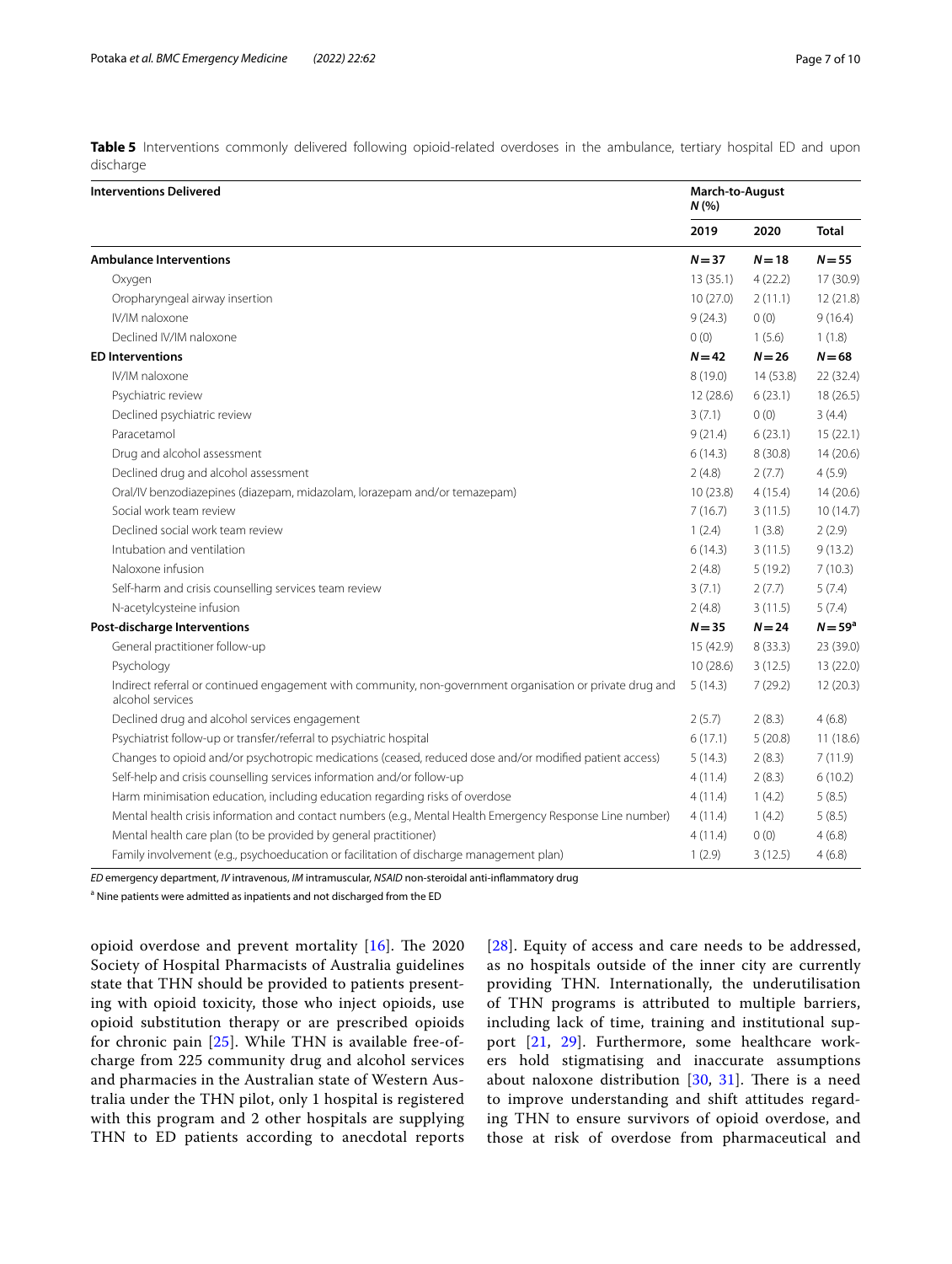non-pharmaceutical drug use, have access to this life-saving intervention from the ED [[25](#page-9-15)].

An expected fnding of this study was the signifcant proportion of patients with comorbid mental health conditions. This was evident for those who intentionally overdosed (75%), as well as those who unintentionally overdosed (51.4%), which refects a well-established relationship between SUDs and mental health conditions  $[32-34]$  $[32-34]$  $[32-34]$ . Those who intentionally overdosed were less likely to be given naloxone than those who unintentionally overdosed  $(p<0.001)$ . This may indicate intentional overdoses were less severe or opioids contributed to a lesser extent. Consistent with the latter, those who intentionally overdosed were signifcantly more likely to present with mixed drug overdoses  $(p < 0.05)$ . Psychiatric team follow-up was more commonly documented in the post-discharge plan of those who intentionally overdosed than those who unintentionally overdosed (*p*<*0.05*). However, referral rates could be improved. Addressing the circumstances surrounding patients' intentional overdoses and implementing treatment strategies is crucial to preventing self-harm [[35\]](#page-9-24).

A signifcant number of patients were referred to outpatient drug and alcohol services. However, outpatient referrals often indicated the provision of contact numbers and relied on patients to organise appointments. This is inconsistent with an ideal continuity of care approach where, for example, a clinical handover is conducted between healthcare providers with patient involvement or peer recovery coaches conduct motivational interviewing and facilitate referrals [\[15](#page-9-6), [36](#page-9-25)]. A complicating factor with regards to organising referrals may be patients' lack of motivation to change their drug use behaviours [[37\]](#page-9-26). Requesting discharge and declining services was a common occurrence amongst the patient population, which may demotivate healthcare professionals to encourage patient change. The drug and alcohol team (at this hospital) extended their hours of operation considerably from 2019 to 2020, which was accompanied by a 30% increase in referral rates. Positive changes such as this are required to address the disconnect between EDs and community drug and alcohol services and optimise patient engagement in outpatient services following ED overdose presentations.

Pharmaceutical opioids were implicated in the majority of opioid-related overdoses included in this audit (72.1%). Comparatively, the Australian Institute of Health and Welfare reported the annual hospitalisation rate for overdoses involving pharmaceutical opioids was more than double that of overdoses involving heroin or opium (9.1 vs. 3.4 per 100,000 population) [\[38](#page-9-27)]. Tis is consistent with US trends, where in 2018 9.9 million people reported past-year use of prescription opioids for non-medical purposes and 800,000 reported heroin use [[1\]](#page-8-0). In the current audit, pharmaceutical opioids prescribed for the patient were implicated in a substantial number of cases  $(N=24)$ . In recognition of the harm attributed to pharmaceutical opioids, the Therapeutic Goods Administration of Australia has established the Opioid Regulatory Advisory Group to alter opioid prescribing and dispensing practices [[39](#page-9-28)]. For example, smaller pack sizes for immediate-release prescription opioid medications have become available to allow dispensing of the quantity required for the patient. This prevents surplus opioids circulating within the community that may cause inadvertent or deliberate harm [\[39](#page-9-28)]. Continual review of opioid use is required to lessen the burden of opioid-related harm.

A signifcant reduction in the number of ED presentations for opioid-related overdose was seen between 2019 and 2020 ( $N=42$  vs. 26, respectively). This finding correlates with anecdotal reports from healthcare workers at the hospital of fewer overdose presentations with the COVID-19 pandemic onset. In contrast, US studies have observed an increase in opioid overdose presentations from March 2020  $[4, 7]$  $[4, 7]$  $[4, 7]$  $[4, 7]$ . There are a number of possible explanations for the decline observed in this audit including (1) changes in drug access with border closures, (2) comparatively fewer well-meaning bystanders available to phone ambulances during isolation periods imposed in Australia, (3) increased fatalities (4) community expansion of the Australian THN pilot [[20\]](#page-9-11), and (4) a small sample size. To support the second of these hypotheses, patients were more likely to present by means other than ambulance transport during 2020 than 2019 (30.8% vs. 11.9%). While there was no signifcant diference in the proportion of overdoses involving pharmaceutical and non-pharmaceutical opioids, mixed drug overdoses involving non-opioids were more frequent in 2020 than 2019 (80.8% vs. 57.1%), as well as overdoses involving between 4 and 7 drugs  $(42.3\% \text{ vs. } 19.0\%)$ . These trends provide preliminary evidence to suggest a shift in drug use behaviours during 2020 as compared with 2019.

The findings of this study are subject to a number of limitations. As a small sample size, single centre study was conducted the outcomes cannot be generalised to other hospital EDs. However, results regarding characteristics of overdose presentations are consistent with current literature.<sup>1,38</sup> Selecting the patient population using ICD-10-AM codes may have excluded eligible patients, but we included a large number of codes to capture the majority of presentations. Data outlining changes in overall ED presentations with COVID-19 was not obtained. If a decline in ED visits for all diagnoses was observed, this would limit the conclusions drawn regarding a reduction in opioid overdose presentations with the onset of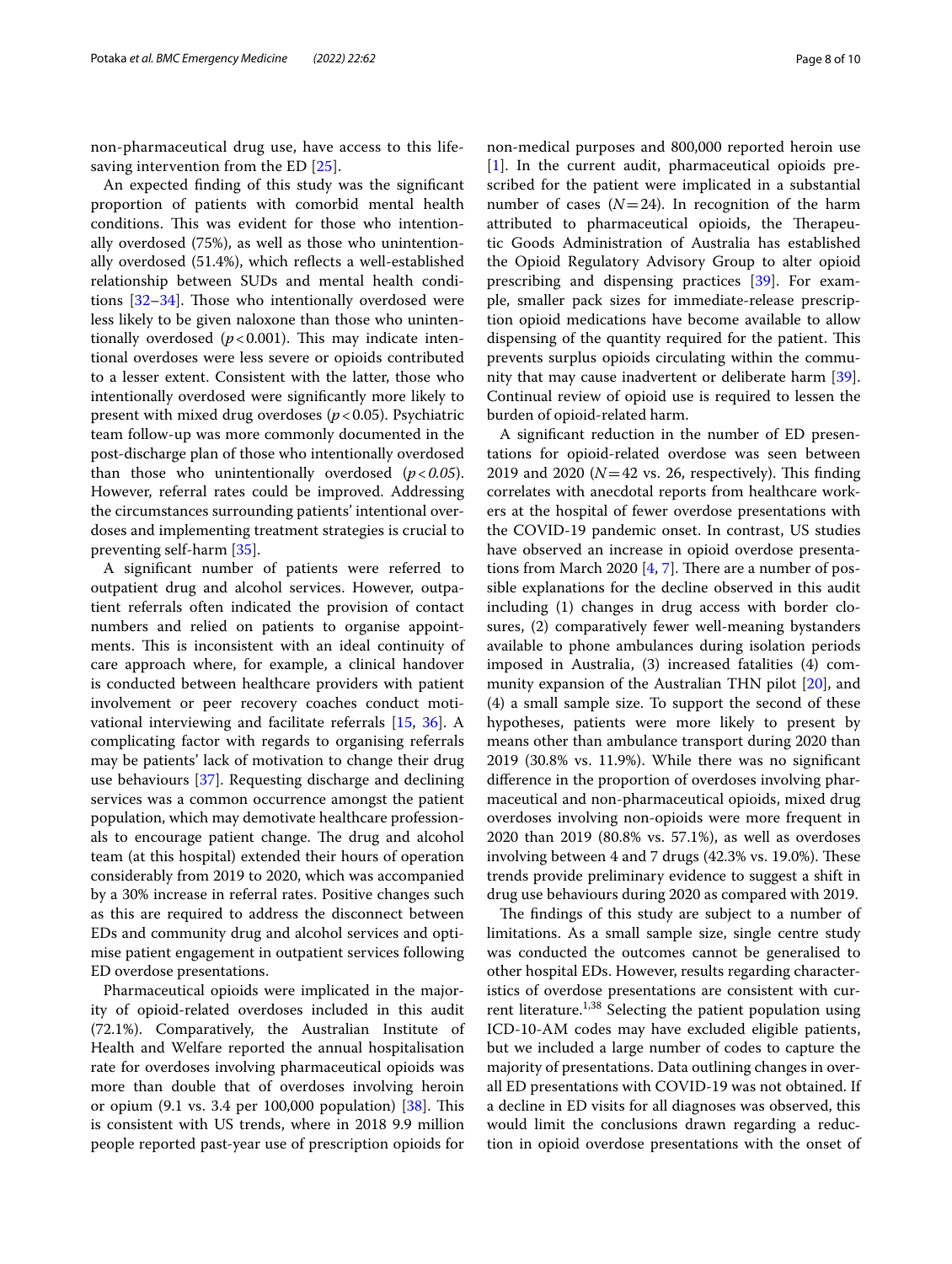COVID-19. Although, the results provide preliminary evidence of a decline in ED opioid overdose presentations with COVID-19 that warrants further investigation. This retrospective audit relied on documentation of patient characteristics, their overdose presentations and interventions delivered, which may be inaccurate or incomplete. For example, patients may not have been forthcoming with their comorbidities or healthcare workers may not have documented if they provided harm-minimisation education. To minimise the possibility of incomplete data we reviewed all available sources of information. Multi-centre, large-scale studies are required to further investigate ED opioid overdose presentations and the subsequent delivery of interventions.

## **Conclusions**

Consistent with previous research, overdoses involving pharmaceutical rather than non-pharmaceutical opioids accounted for the majority of presentations. A signifcant decline in the number of overdose presentations was observed with the onset of the COVID-19 pandemic, during which time patients were more likely to present with mixed drug overdoses involving opioids and non-opioids. Whilst referrals to psychiatry and outpatient drug and alcohol services were amongst the more common post-discharge interventions delivered, the frequency of this strategy could be improved along with continuity of care between the ED and outpatient services. Despite extensive evidence for THN use and increasing government support, no patients received THN. Survivors of non-fatal overdose are at exceptionally high risk of subsequent overdose and, thus, the ED is a crucial setting to implement harm reduction strategies. This study highlights opportunities to improve delivery of post-opioid overdose interventions as per current practice guidelines to address opioid-induced mortality.

#### **Abbreviations**

SUD: Substance Use Disorder; US: United States; ED: Emergency Department; THN: Take-home naloxone; WHO: World Health Organization; GEKO: Governance Evidence Knowledge Outcome.

## **Supplementary Information**

The online version contains supplementary material available at [https://doi.](https://doi.org/10.1186/s12873-022-00604-w) [org/10.1186/s12873-022-00604-w.](https://doi.org/10.1186/s12873-022-00604-w)

<span id="page-8-5"></span>**Additional fle 1: Supplementary Table 1.** Patients presenting to a tertiary hospital emergency department with specifc diagnoses during 2019 and 2020.

### **Acknowledgements**

We wish to acknowledge Dr Richard Parsons who assisted with the statistical analysis, and Susan Cross who was our primary point of contact for the medical records department and located patient fles. We would also like to acknowledge Dr Gareth Wahl who provided guidance regarding the logistics and feasibility of the study, and Dr Elizabeth Ahern-Flynn who led the toxicology rounds attended by the auditors prior to data collection.

### **Authors' contributions**

JCM and TFS conceived the study and, together with KLP and RF, designed the work. KLP and RF collected the data, supervised by DS and NN. KLP conducted data analysis and interpretation, assisted by RF to prepare the tables. The frst draft of the manuscript was written by KLP. JCM, TFS, DS and NN provided comment on the draft and KLP and JCM undertook fnal editing. All authors approved the fnal manuscript.

#### **Availability of data and materials**

The datasets generated during the current study are not publicly available as they were commissioned by a third party but are available from the corresponding author on reasonable request.

### **Declarations**

#### **Ethics approval and consent to participate**

The project was defned as a quality assurance project or evaluation activity and approved by the Sir Charles Gairdner Hospital Quality Improvement Committee (Approval number 39844; approved 26 February 2021) and endorsed through a reciprocal approval process by Curtin University Human Research Ethics Committee (Reference number HRE2021-0095), and therefore was approved for analysis of anonymised data without informed consent from patients. All methods were performed in accordance with the guidelines and regulations of the ethics committees and the Declaration of Helsinki.

#### **Consent for publication**

Not applicable.

#### **Competing interests**

JCM is partially funded through a MRFF Translating Research into Practice Fellowship (GNT1168155). All other authors have no fnancial or non-fnancial interests to disclose.

#### **Author details**

<sup>1</sup> Curtin Medical School, Faculty of Health Sciences, Curtin University, Perth, WA, Australia. <sup>2</sup> Sir Charles Gairdner Hospital, Perth, WA, Australia.

Received: 16 November 2021 Accepted: 7 March 2022 Published online: 09 April 2022

#### **References**

- <span id="page-8-0"></span>1. United Nations Office on Drugs and Crime. World drug report 2020. [https://wdr.unodc.org/wdr2019/prelaunch/WDR19\\_Booklet\\_2\\_DRUG\\_](https://wdr.unodc.org/wdr2019/prelaunch/WDR19_Booklet_2_DRUG_DEMAND.pdf?fbclid=IwAR27m7FesV1w5sHx-PV7q6nRYW0f8fzBtB_ham5KGsCTrfL9vkabNtPpBj8) DEMAND.pdf?fbclid=[IwAR27m7FesV1w5sHx-PV7q6nRYW0f8fzBtB\\_](https://wdr.unodc.org/wdr2019/prelaunch/WDR19_Booklet_2_DRUG_DEMAND.pdf?fbclid=IwAR27m7FesV1w5sHx-PV7q6nRYW0f8fzBtB_ham5KGsCTrfL9vkabNtPpBj8) [ham5KGsCTrfL9vkabNtPpBj8](https://wdr.unodc.org/wdr2019/prelaunch/WDR19_Booklet_2_DRUG_DEMAND.pdf?fbclid=IwAR27m7FesV1w5sHx-PV7q6nRYW0f8fzBtB_ham5KGsCTrfL9vkabNtPpBj8) (2020). Accessed Apr 30 2021
- <span id="page-8-1"></span>2. Pennington Institute. Australia's annual overdose report 2020. [https://](https://www.penington.org.au/wp-content/uploads/Australias-Annual-Overdose-Report-2020.pdf) [www.penington.org.au/wp-content/uploads/Australias-Annual-Overd](https://www.penington.org.au/wp-content/uploads/Australias-Annual-Overdose-Report-2020.pdf) [ose-Report-2020.pdf](https://www.penington.org.au/wp-content/uploads/Australias-Annual-Overdose-Report-2020.pdf) (2020). Accessed Mar 25 2021
- <span id="page-8-2"></span>3. National Drug Research Institute. Media Release: the cost of opioid use to Australia: \$15.7 billion and 2203 deaths. [https://ndri.curtin.edu.au/](https://ndri.curtin.edu.au/news-events/ndri-news/media-release-the-cost-of-opioid-use-to-australia) [news-events/ndri-news/media-release-the-cost-of-opioid-use-to-austr](https://ndri.curtin.edu.au/news-events/ndri-news/media-release-the-cost-of-opioid-use-to-australia) [alia](https://ndri.curtin.edu.au/news-events/ndri-news/media-release-the-cost-of-opioid-use-to-australia) (2020). Accessed Sep 5 2021
- <span id="page-8-3"></span>4. Slavova S, Rock P, Bush HM, Quesinberry D, Walsh SL. Signal of increased opioid overdose during COVID-19 from emergency medical services data. Drug Alcohol Depend. 2020;214:108176.
- 5. Rodda LN, West KL, LeSaint KT. Opioid overdose-related emergency department visits and accidental deaths during the covid-19 pandemic. J Urban Health. 2020;97:808–13.
- 6. Linas BP, Savinkina A, Barbosa C, et al. A clash of epidemics: impact of the COVID-19 pandemic response on opioid overdose. J Subst Abuse Treat. 2021;120:108158.
- <span id="page-8-4"></span>7. Holland KM, Jones C, Vivolo-Kantor AM, et al. Trends in US emergency department visits for mental health, overdose, and violence outcomes before and during the COVID-19 pandemic. JAMA Psychiat. 2021;78:372–9.